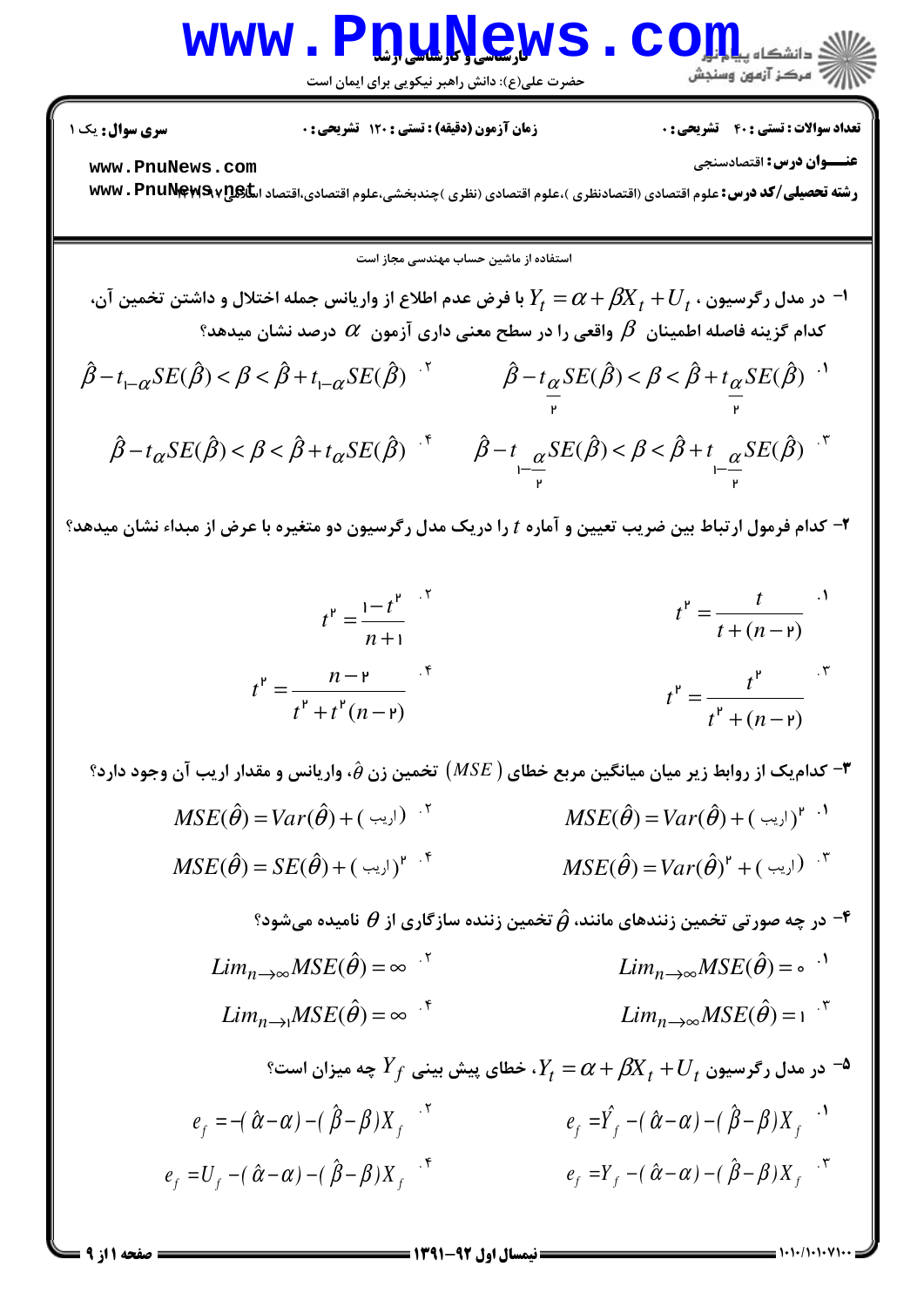# Www.PnuNews.Com

حضرت علی(ع): دانش راهبر نیکویی برای ایمان است

**تعداد سوالات : تستی : 40 قشریحی : 0** 

**زمان آزمون (دقیقه) : تستی : 120 تشریحی: 0** 

**سری سوال : ۱ یک** 

عنــوان درس: اقتصادسنجي

www.PnuNews.com

رشته تحصیلی/کد درس: علوم اقتصادی (اقتصادنظری )،علوم اقتصادی (نظری )چندبخشی،علوم اقتصادی،اقتصاد اسکیاپی۷۲۵۹۷۳۰ ۲۳۷۷۰

$$
\hat{Y} = 1 - \hat{Y} + \hat{Y} + \hat{Y}
$$
\n
$$
\hat{Y} = 0 - \hat{Y} + \hat{Y} + \hat{Y}
$$
\n
$$
\hat{Y} = 0 - \hat{Y} + \hat{Y} + \hat{Y}
$$
\n
$$
\hat{Y} = 0 - \hat{Y} + \hat{Y} + \hat{Y}
$$
\n
$$
\hat{Y} = 0 - \hat{Y} + \hat{Y} + \hat{Y} + \hat{Y} + \hat{Y} + \hat{Y} + \hat{Y} + \hat{Y} + \hat{Y} + \hat{Y} + \hat{Y} + \hat{Y} + \hat{Y} + \hat{Y} + \hat{Y} + \hat{Y} + \hat{Y} + \hat{Y} + \hat{Y} + \hat{Y} + \hat{Y} + \hat{Y} + \hat{Y} + \hat{Y} + \hat{Y} + \hat{Y} + \hat{Y} + \hat{Y} + \hat{Y} + \hat{Y} + \hat{Y} + \hat{Y} + \hat{Y} + \hat{Y} + \hat{Y} + \hat{Y} + \hat{Y} + \hat{Y} + \hat{Y} + \hat{Y} + \hat{Y} + \hat{Y} + \hat{Y} + \hat{Y} + \hat{Y} + \hat{Y} + \hat{Y} + \hat{Y} + \hat{Y} + \hat{Y} + \hat{Y} + \hat{Y} + \hat{Y} + \hat{Y} + \hat{Y} + \hat{Y} + \hat{Y} + \hat{Y} + \hat{Y} + \hat{Y} + \hat{Y} + \hat{Y} + \hat{Y} + \hat{Y} + \hat{Y} + \hat{Y} + \hat{Y} + \hat{Y} + \hat{Y} + \hat{Y} + \hat{Y} + \hat{Y} + \hat{Y} + \hat{Y} + \hat{Y} + \hat{Y} + \hat{Y} + \hat{Y} + \hat{Y} + \hat{Y} + \hat{Y} + \hat{Y} + \hat{Y} + \hat{Y} + \hat{Y} + \hat{Y} + \hat{Y} + \hat{Y} + \hat{Y} + \hat{Y} + \hat{Y} + \hat{Y} + \hat{Y} + \hat{Y} + \hat{Y} + \hat{Y} + \hat{Y} + \hat{Y} + \hat{Y} + \hat{Y} + \hat{Y} + \hat{Y} + \hat{
$$

$$
\hat{\beta}^* = \circ/\omega \quad \hat{\alpha}^* = \gamma \circ \hat{\beta}^* = \circ/\omega \quad \hat{\alpha}^* = \gamma \circ \hat{\beta}^* = \gamma \circ \hat{\alpha}^* = \gamma \circ \hat{\beta}^* = \gamma \circ \hat{\alpha}^* = \omega \quad \hat{\beta}^* = \gamma \circ \hat{\alpha}^* = \omega \quad \hat{\gamma}^*
$$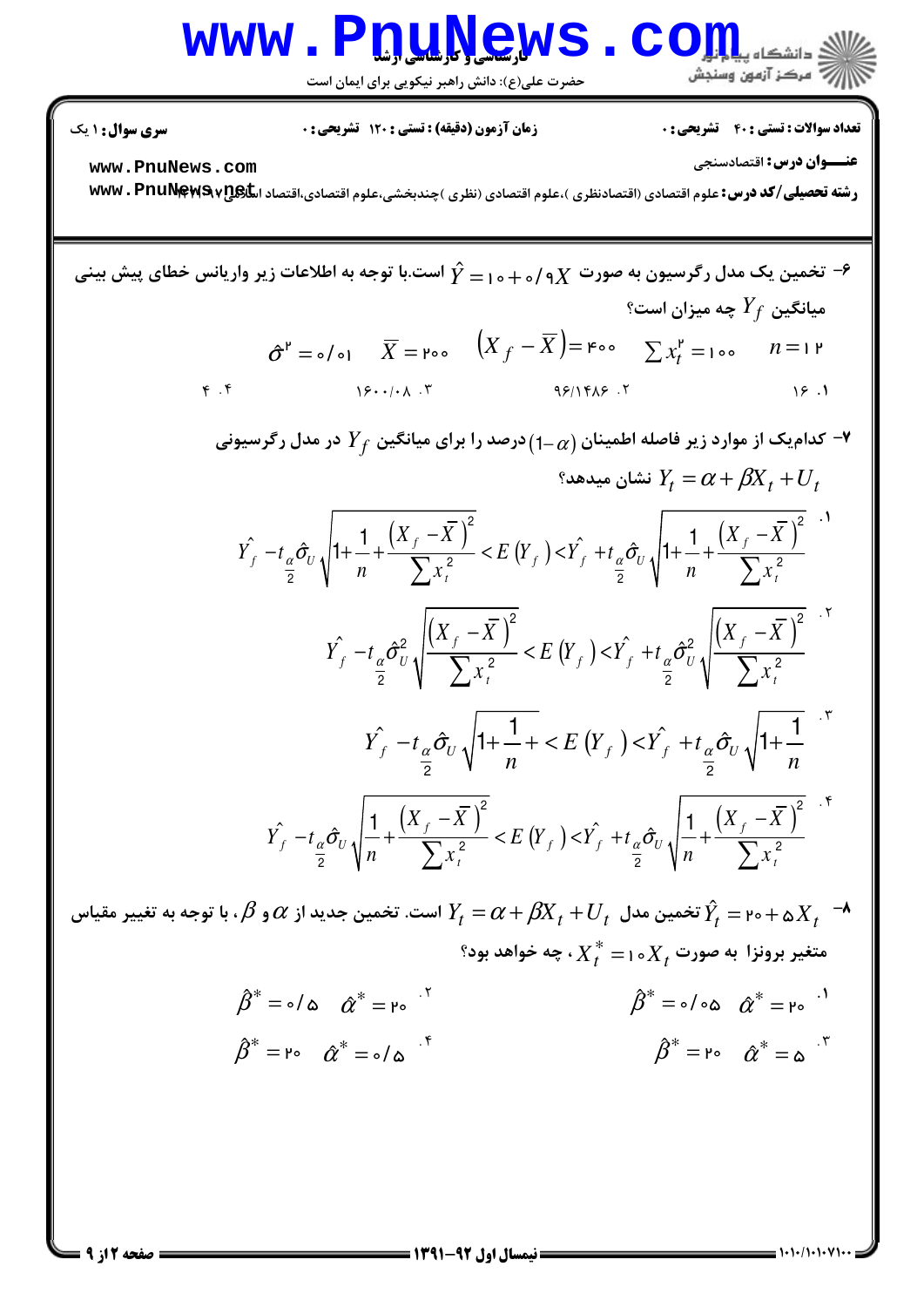# Www.Pnu.News.com

حضرت علی(ع): دانش راهبر نیکویی برای ایمان است

**تعداد سوالات : تستی : 40 - تشریحی : 0** 

زمان آزمون (دقیقه) : تستی : 120 تشریحی : 0

<mark>سری سوال :</mark> ۱ یک

عنــوان درس: اقتصادسنجي

www.PnuNews.com

رشته تحصیلی/کد درس: علوم اقتصادی (اقتصادنظری )،علوم اقتصادی (نظری )چندبخشی،علوم اقتصادی،اقتصاد اسکی www . PnuNewS v

تخمین مدل  $\beta_I+U_t$  است. تخمین جدید از  $\alpha$  و  $\beta$  با توجه به تغییر مقیاس  $Y_t=\alpha+\beta$   $X_t$   $^{-1}$  $\mathbf{R}^\ast$ متغیردرونزا به صورت  $Y^\ast_t = \mathsf{P} Y^\ast_t$  ، چه خواهد بود  $\hat{\alpha}^* = 1$   $\hat{\beta}^* = 1/\hat{\beta}$  $\hat{\alpha}^* = \upmu \circ \hat{\beta}^* = \upmu \circ \theta$  $\hat{\alpha}^* = \mathsf{H} \mathsf{H} \quad \hat{\beta}^* = \mathsf{V} \quad \hat{\mathsf{H}}$  $\hat{\alpha}^* = \varepsilon_0 \quad \hat{\beta}^* = \varepsilon_0 \quad \tilde{\beta}^*$ ۱۰- کدامیک از مدلهای زیر از جمله مدلهای خطی- لگاریتمی است؟  $Y_t = \alpha e^{\beta X_t} U_t$ .  $Y_t = \alpha X_t^{\beta} e^{U_t}$  $Y_t = \alpha e^{(\beta X_t + U_t)}$ .  $Y_t = \alpha e^{(\alpha + \beta X_t + U_t)}$ . ° در مدل  $U_t + \beta \ln X_t + U_t$  و $Y_t \in \mathcal{S}$  نشان دهنده چیست $Y_t = \alpha + \beta \ln X_t + U_t$ ۰۱ . تغییر مطلق در  $Y$  را به ازای تغییرات مطلق  $X$  نشان می $\mathfrak{so}$ ۰۲ تغییر نسبی در  $Y$  را به ازای تغییرات مطلق  $X$  نشان میدهد.  $^\star$ ۰۳ تغییر نسبی در  $Y$  را به ازای تغییرات نسبی  $X$  نشان میدهد. " ۰۴ تغییر مطلق در  $Y$  را به ازای تغییرات نسبی  $X$  نشان میدهد.  $^\circ$ **۱۲- کدامیک از مدلهای زیر به مدل نرخ کشش ثابت معروف است؟**  $Y_t = \ln(\alpha + \beta X_t + U_t)^{-1}$  $Y_t = \alpha + \beta \ln X_t + U_t$ .

 $\ln Y_t = \alpha + \beta \ln X_t + U_t$  $Y_t = \alpha + \beta \frac{1}{X} + U_t$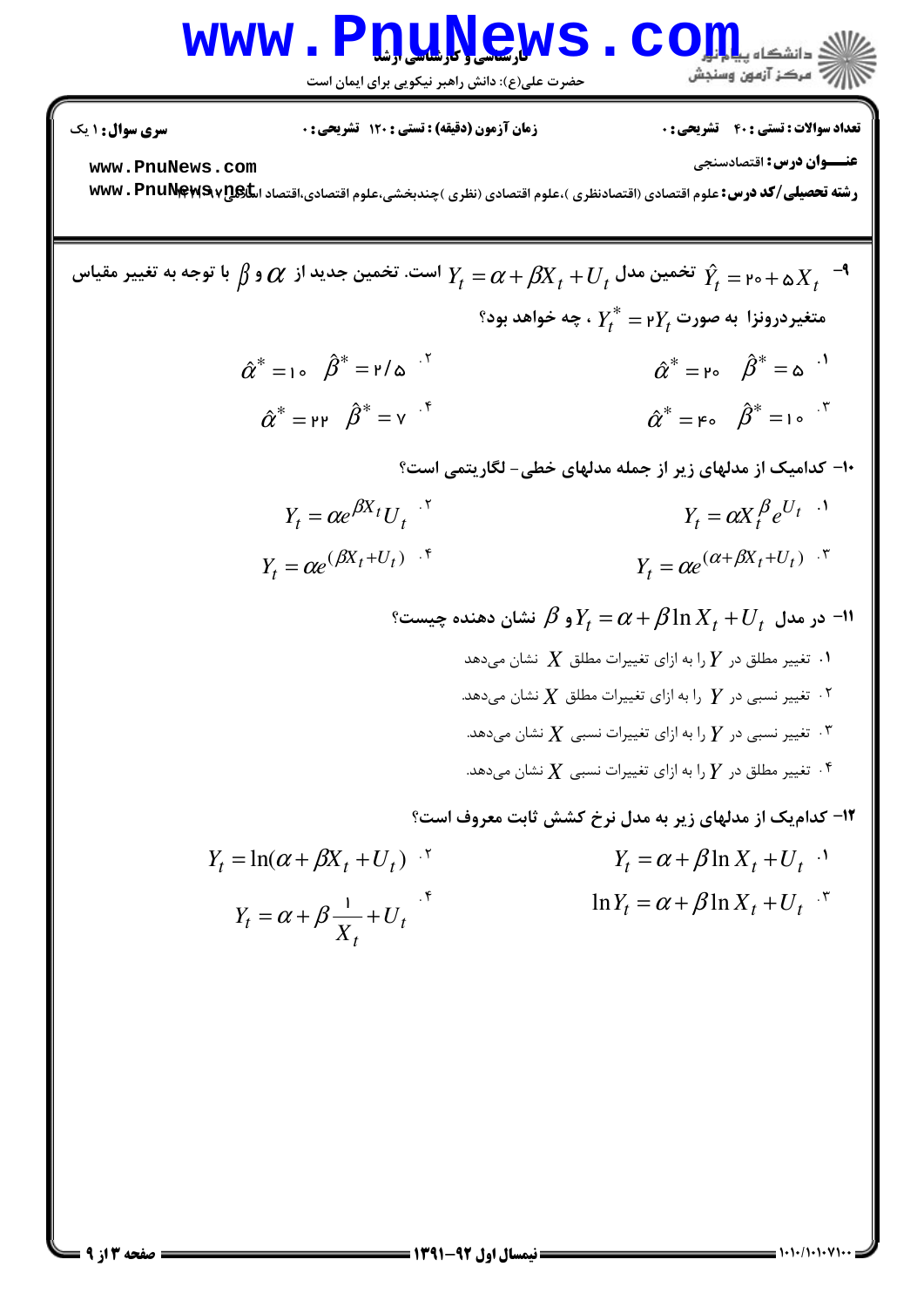

حضرت علی(ع): دانش راهبر نیکویی برای ایمان است

**تعداد سوالات : تستی : 40 قشریحی : 0** 

**زمان آزمون (دقیقه) : تستی : ۱۲۰ تشریحی: 0** 

**سری سوال : ۱ یک** 

عنــوان درس: اقتصادسنجي

www.PnuNews.com

رشته تحصیلی/کد درس: علوم اقتصادی (اقتصادنظری )،علوم اقتصادی (نظری )چندبخشی،علوم اقتصادی،اقتصاد اسکیاپی۷۲۵۹۷۳۰ ۲۳۷۷۰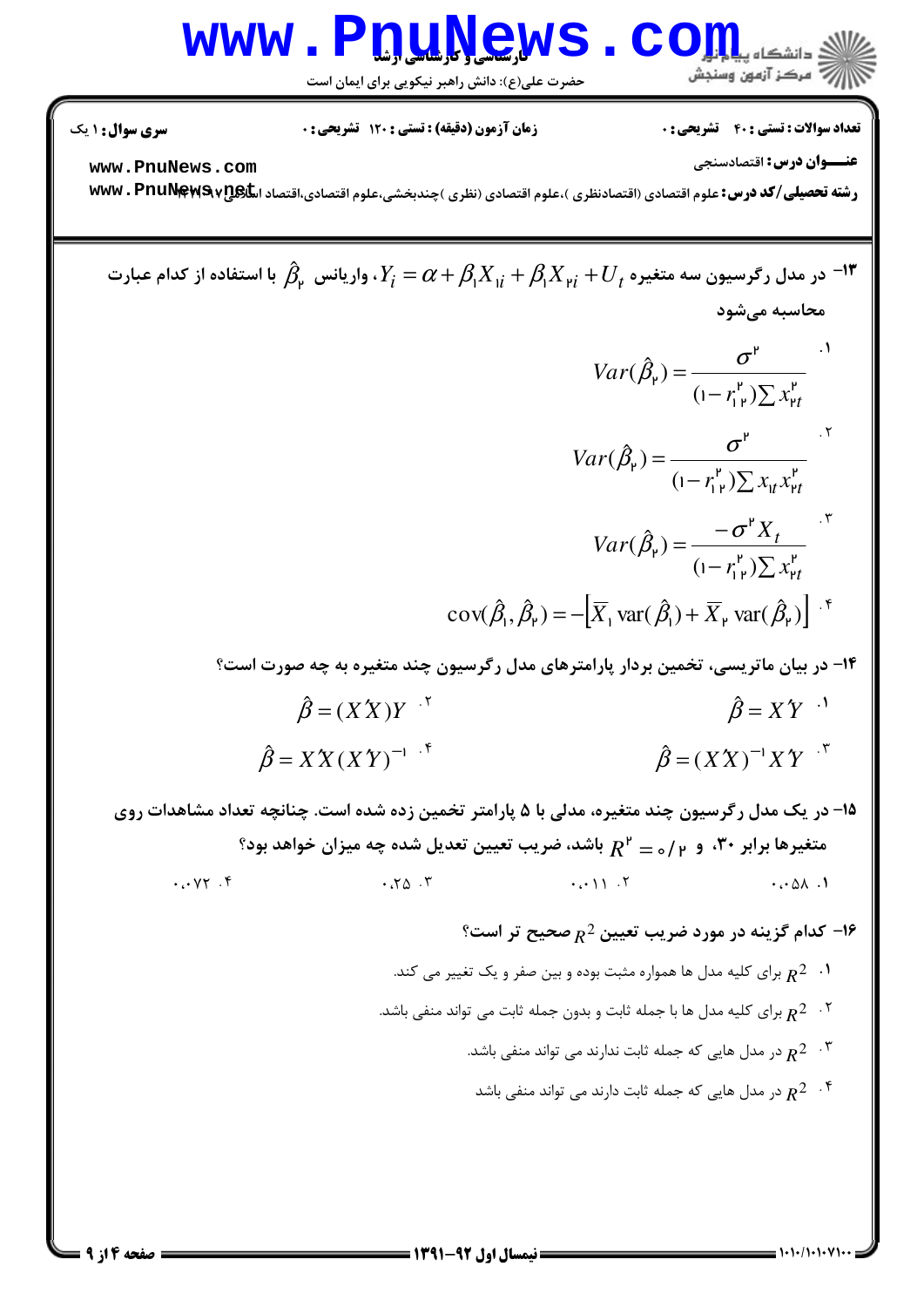# Www.PnuNews.Com

حضرت علی(ع): دانش راهبر نیکویی برای ایمان است

**تعداد سوالات : تستی : 40 قشریحی : 0** 

**زمان آزمون (دقیقه) : تستی : ۱۲۰ تشریحی: 0** 

**سری سوال : ۱ یک** 

عنــوان درس: اقتصادسنجي

www.PnuNews.com

رشته تحصیلی/کد درس: علوم اقتصادی (اقتصادنظری )،علوم اقتصادی (نظری )چندبخشی،علوم اقتصادی،اقتصاد اسکیاپی۷ www . PnuNewS

۰۲ متغیر مجازی تغییر در جمله ثابت را نشان می دهد.

۰۳ متغیر مجازی همزمان تغییر در جمله ثابت و شیب تابع را نشان می دهد.

۰۴ نمی توان اظهار نظر کرد.

 $=$   $\frac{1}{1}$   $\frac{1}{1}$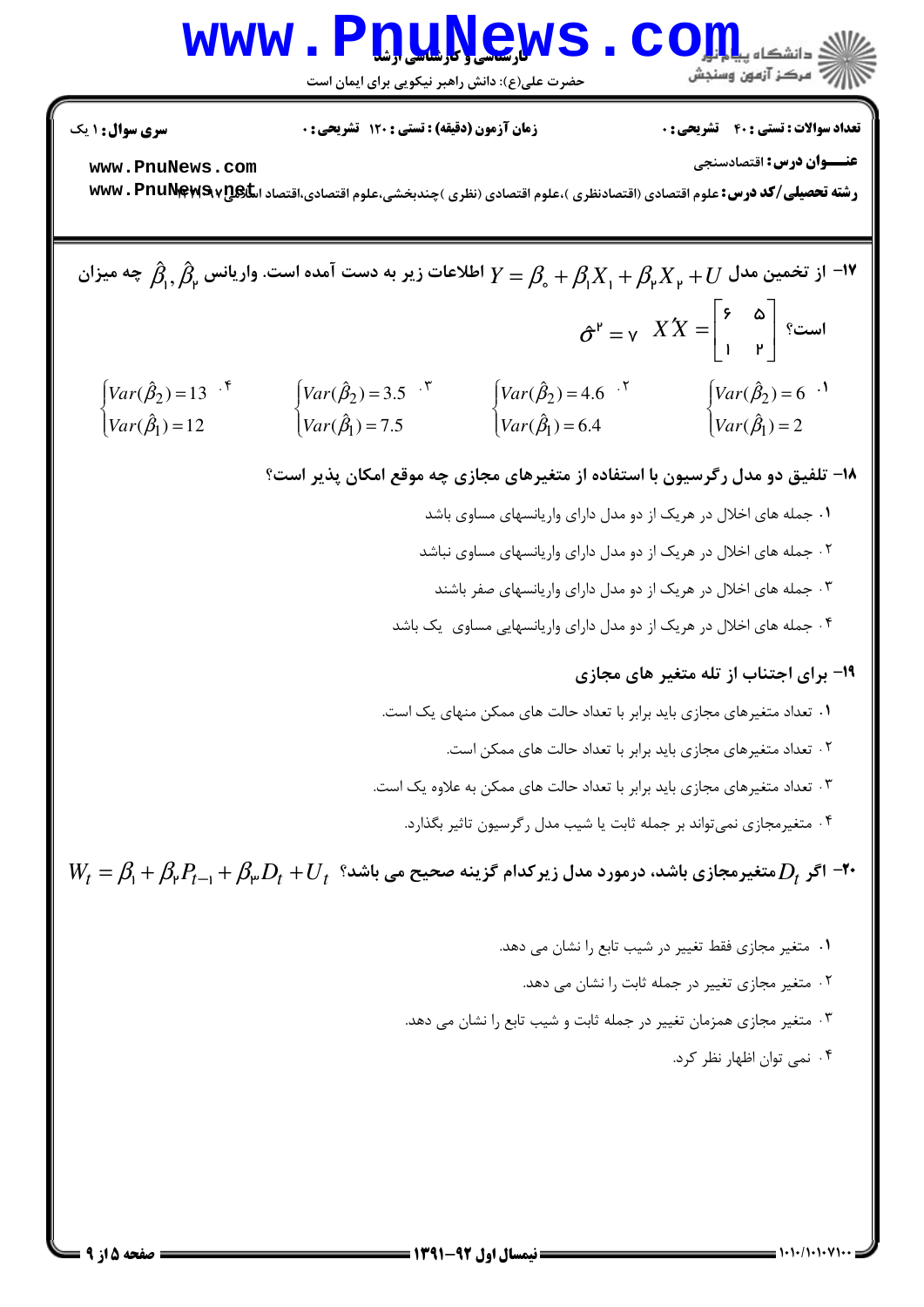### **www.PnuNews.com**

حضرت علی(ع): دانش راهبر نیکویی برای ایمان است

**تعداد سوالات : تستي : 40 ٪ تشريحي : 0** 

زمان آزمون (دقیقه) : تستی : 120 تشریحی : 0

**سری سوال : ۱ یک** 

عنــوان درس: اقتصادسنجي www.PnuNews.com رشته تحصیلی/کد درس: علوم اقتصادی (اقتصادنظری )،علوم اقتصادی (نظری )چندبخشی،علوم اقتصادی،اقتصاد اسکیاپهی۷۲۹ WWW

#### **٣١- كدام گزينه صحيح است؟**

 $= 1.11/(1.1.81)$ 

٠١ واريانس تخمين پارامترها در مدلهاي مقيد كمتر يا مساوي واريانس تخمين پارامترها در مدلهاي غير مقيد است. ۲ . واریانس تخمین پارامترها در مدلهای مقید صفر است. ۰۳ میانگین تخمینی پا<sub>د</sub>امترها در مدلهای مقید صفر است. ۰۴ کواریانس تخمینی پارامترها در مدلهای غیر مقید یا آزاد صفر است. ٢٢- با توجه به قضيه رائو كدام گزينه صحيح است؟ ا اگر  $c\leq c$  آنگاه قدر مطلق مقادیر آماره  $t$  هریک از  $r$  متغیر توضیحی باید کمتر از  $\sqrt{rc}$  باشد.  $\sqrt{r}$ ا اگر  $c\leq c$  آنگاه قدر مطلق مقادیر آماره  $t$  هریک از  $r$  متغیر توضیحی باید بیشتر از  $\sqrt{r}$ ر باشد  $^{\mathsf{N}}$ اگر  $\overline{f}(r) \leq r$  آنگاه قدر مطلق مقادیر آماره  $t$  هریک از  $r$  متغیر توضیحی باید برابر  $\overline{r}$ د باشد.  $^{\mathsf{r}}$ اگر  $F(r) \leq c$  آنگاه قدر مطلق مقادیر آماره  $t$  هریک از  $r$  متغیر توضیحی باید کمتر یا مساوی از  $\sqrt{r c}$  باشد.  $^{\mathfrak{e}}$ ۲۳- کدام گزینه در مورد تخمین های درستنمایی از پارامترهای یک جامعه نرمال برقرار است؟ ٠١ ميانگين آن از ميانگين نمونه كوچكتر است ولي واريانس آن با واريانس نمونه برابر است. <sup>۲</sup>۰ میانگین آن با میانگین نمونه برابر است ولی واریانس آن کوچکتر از واریانس نمونه است. ۰۳ میانگین و واریانس آن با میانگین و واریانس نمونه برابر است. ۰۴ میانگین آن با میانگین نمونه برابر است ولی واریانس آن بزرگتر از واریانس نمونه است. در ً روش حداکثر درستنمایی، در ارتباط با جمله اختلال  $U_{\bar{t}}$  کدام فرض صحیح است؟ "  $E(U_t) \neq \circ$  ' غیر تصادفی هستند  $U_{\tau}$   $\cdot$  $E(U_t, U_s) = \circ$  if  $E(U_t)^{\mathsf{P}} \neq \sigma^{\mathsf{P}}$ . در نمونه تصادفی  $X_n, X_{\mathfrak{p}}, \ldots, X_n$ ) تخمین حداکثر درست نمایی از میانگین جامعه کدام است؟  $\bullet$  $\hat{\mu}_{MLE} = \frac{\sum X_i}{n}$  $\hat{\mu}_{MLE} = \frac{\sum X_i}{n}$  $\hat{\mu}_{MLE} = \frac{\sum X_i}{\sum_{i=1}^{n}}$  $\hat{\mu}_{MLE} = \frac{\sum (n-1)X_i}{\sum (n-1)X_i}$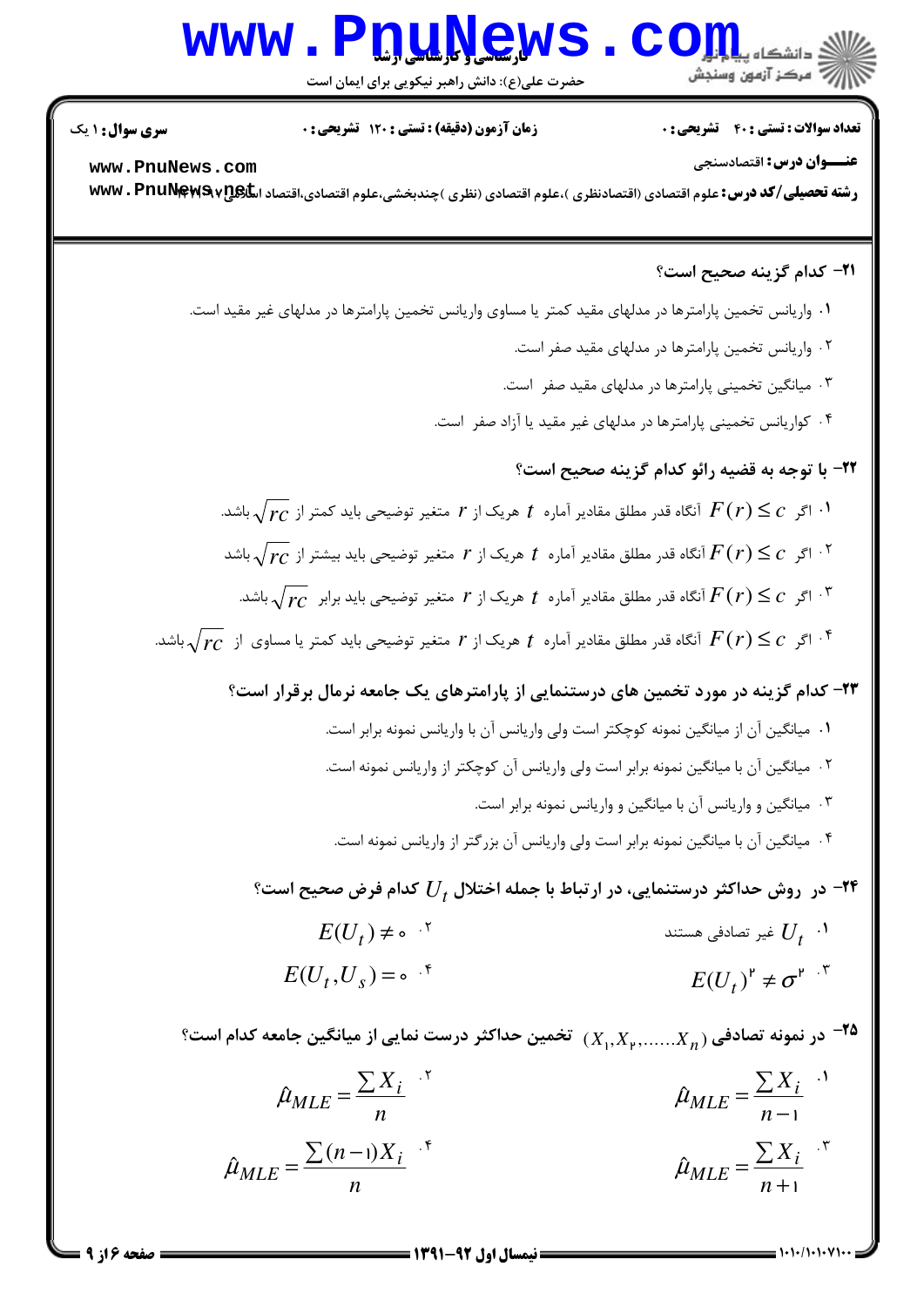

حضرت علی(ع): دانش راهبر نیکویی برای ایمان است

**تعداد سوالات : تستی : 40 - تشریحی : 0** 

**زمان آزمون (دقیقه) : تستی : 120 تشریحی: 0** 

**سری سوال : ۱ یک** 

صفحه 7 از 9 =

عنــوان درس: اقتصادسنجي

www.PnuNews.com

رشته تحصیلی/کد درس: علوم اقتصادی (اقتصادنظری )،علوم اقتصادی (نظری )چندبخشی،علوم اقتصادی،اقتصاد اسکیاپی۷۲۵۹۷۳۰ ۲۳۷۷۰

7  
\n
$$
\beta = \frac{n \sum X_{i} Y_{i} - \sum X_{i} \sum Y_{i}}{n \sum X_{i} Y_{i}} + \sum_{i} X_{i} + U_{i}
$$
\n
$$
\hat{\beta} = \frac{n \sum X_{i} Y_{i} - \sum X_{i} \sum Y_{i}}{n \sum X_{i} Y_{i}} + \sum_{i} X_{i} + U_{i}
$$
\n
$$
\hat{\beta} = \frac{\sum X_{i} Y_{i}}{n \sum X_{i} Y_{i} - (\sum X)^{v}}
$$
\n
$$
\hat{\beta} = \frac{\sum X_{i} Y_{i}}{n \sum X_{i} Y_{i} - (\sum X)^{v}}
$$
\n
$$
\hat{\beta} = \frac{\sum X_{i} Y_{i}}{\sum X_{i} Y_{i}} + \sum_{i} X_{i} Y_{i} - (\sum X)^{v}
$$
\n
$$
= \frac{\sum X_{i} Y_{i}}{n \sum X_{i} Y_{i} - (\sum X)^{v}}
$$
\n
$$
= \frac{\sum X_{i} Y_{i}}{n \sum X_{i} Y_{i} - (\sum X)^{v}}
$$
\n
$$
= \frac{\sum X_{i} Y_{i}}{n \sum X_{i} Y_{i} - (\sum X)^{v}}
$$
\n
$$
= \frac{\sum X_{i} Y_{i}}{n \sum X_{i} Y_{i} - (\sum X)^{v}}
$$
\n
$$
= \frac{\sum X_{i} Y_{i}}{n \sum X_{i} Y_{i} - (\sum X)^{v}}
$$
\n
$$
= \frac{\sum X_{i} Y_{i}}{n \sum X_{i} Y_{i} - (\sum X)^{v}}
$$
\n
$$
= \frac{\sum X_{i} Y_{i}}{n \sum X_{i} Y_{i} - (\sum X)^{v}}
$$
\n
$$
= \frac{\sum X_{i} Y_{i}}{n \sum X_{i} Y_{i} - (\sum X)^{v}}
$$
\n
$$
= \frac{\sum X_{i} Y_{i}}{n \sum X_{i} Y_{i} - \sum X_{i} X_{i} Y_{i}} + \sum_{i} \sum X_{i} Y_{i} - \sum X_{i} X_{i} Y_{i} - \sum X_{i} X_{i} Y_{i} - \sum X_{i} X_{i} Y_{i} - \sum X_{i} X_{i} Y_{i} - \sum X_{i} X_{i} Y_{i} - \sum X_{i
$$

 $E(U_t)^{\mathsf{P}} = \sigma^{\mathsf{P}}$   $\cdot^{\mathsf{F}}$   $E(U_i, U_j) \neq \circ \cdot^{\mathsf{F}}$   $E(U_t) = \circ \cdot^{\mathsf{F}}$   $E(U_i, U_j) = \circ \cdot^{\mathsf{F}}$ 

 $= 1.1.11.1.1$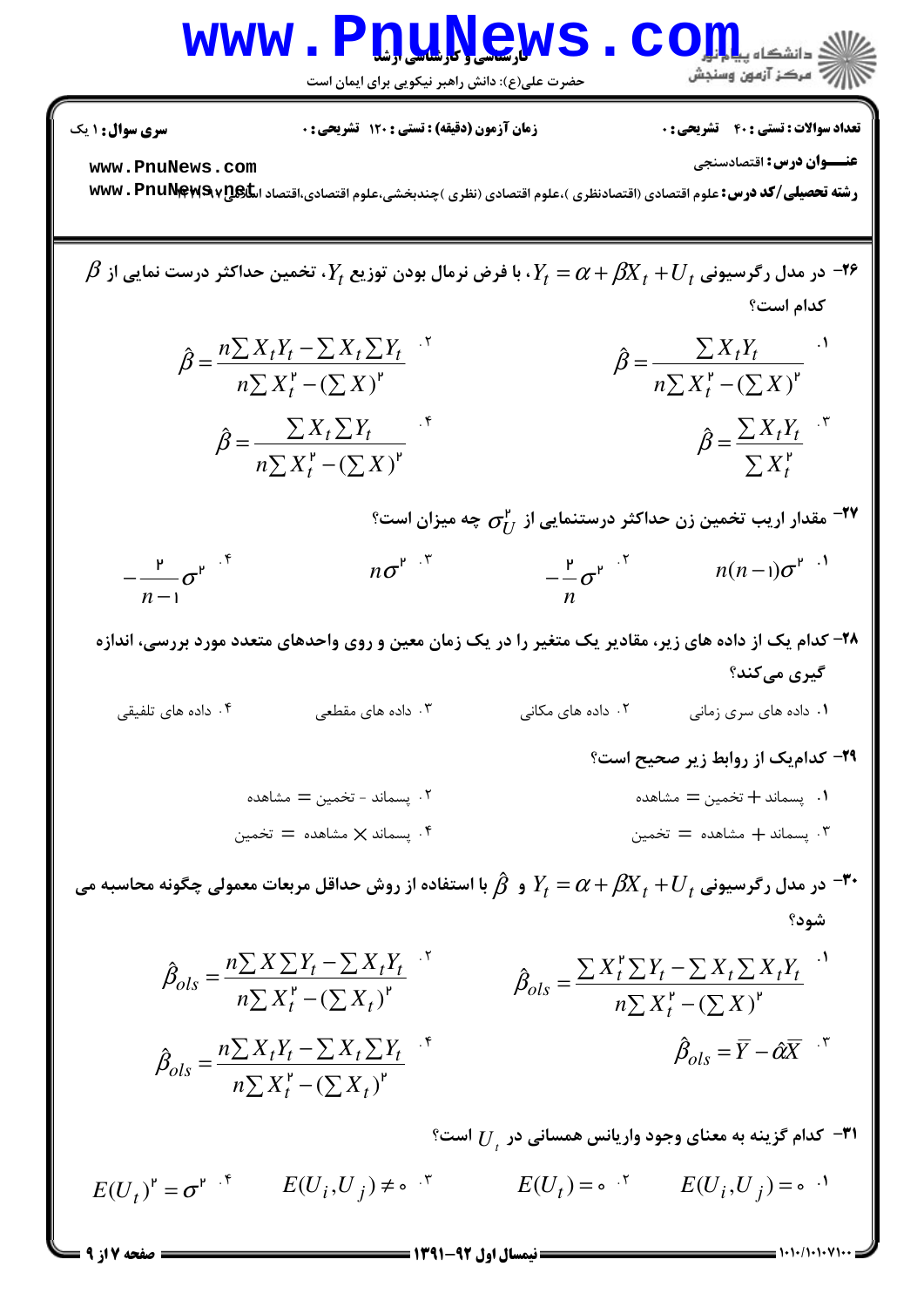### WWW.PnuNews.Com ازارات مرکز آزمون وسنجش

حضرت علی(ع): دانش راهبر نیکویی برای ایمان است

**تعداد سوالات : تستي : 40 - تشريحي : 0** 

زمان آزمون (دقیقه) : تستی : 120 تشریحی : 0

**سری سوال : ۱ یک** 

عنـــوان درس: اقتصادسنجي

www.PnuNews.com

رشته تحصیلی/کد درس: علوم اقتصادی (اقتصادنظری )،علوم اقتصادی (نظری )چندبخشی،علوم اقتصادی،اقتصاد اسکیاپی۷ www . PnuNewS

$$
\hat{Y}_t = \alpha + \beta X_t + U_t
$$
 (d)  $\hat{Y}_t = \alpha + \beta \overline{X}_t$   
\n
$$
\hat{Y}_t = \alpha + \beta \overline{X}_t
$$
  
\n
$$
\hat{Y} = \overline{Y}
$$
  
\n
$$
\hat{Y} = \overline{Y}
$$
  
\n
$$
\hat{Y} = \overline{Y}
$$
  
\n
$$
\hat{Y} = \overline{Y}
$$
  
\n
$$
\hat{Y} = \overline{Y}
$$
  
\n
$$
\hat{Y} = \overline{Y}
$$
  
\n
$$
\hat{Y} = \overline{Y}
$$
  
\n
$$
\hat{Y} = \overline{Y}
$$
  
\n
$$
\hat{Y} = \overline{Y}
$$
  
\n
$$
\hat{Y} = \overline{Y}
$$
  
\n
$$
\hat{Y} = \overline{Y}
$$
  
\n
$$
\hat{Y} = \overline{Y}
$$
  
\n
$$
\hat{Y} = \overline{Y}
$$
  
\n
$$
\hat{Y} = \overline{Y}
$$
  
\n
$$
\hat{Y} = \overline{Y}
$$
  
\n
$$
\hat{Y} = \overline{Y}
$$
  
\n
$$
\hat{Y} = \overline{Y}
$$
  
\n
$$
\hat{Y} = \overline{Y}
$$
  
\n
$$
\hat{Y} = \overline{Y}
$$
  
\n
$$
\hat{Y} = \overline{Y}
$$
  
\n
$$
\hat{Y} = \overline{Y}
$$
  
\n
$$
\hat{Y} = \overline{Y}
$$
  
\n
$$
\hat{Y} = \overline{Y}
$$
  
\n
$$
\hat{Y} = \overline{Y}
$$
  
\n
$$
\hat{Y} = \overline{Y}
$$
  
\n
$$
\hat{Y} = \overline{Y}
$$
  
\n
$$
\hat{Y} = \overline{Y}
$$
  
\n
$$
\hat{Y} = \overline{Y}
$$
  
\n
$$
\hat{Y} = \overline{Y}
$$
  
\n
$$
\hat{Y} = \overline{Y}
$$
  
\n
$$
\hat{Y} = \overline{Y}
$$

۳۴- کدام یک از روابط زیر میان تغییرات کل متغیر درونزا، تغییرات توضیح داده شده در متغیر درونزا و تغییرات توضیح داده نشده در آن، وجود دارد؟

> $\sum e_t^2 = \sum \hat{y}_t^2 + \sum y_t^2$ .  $\sum y_t^{\mathsf{P}} = \sum \hat{y}_t^{\mathsf{P}} - \sum e_t^{\mathsf{P}}$  $\sum y_t^{\mathsf{P}} = \sum \hat{y}_t^{\mathsf{P}} + \sum e_t^{\mathsf{P}}$ .  $\sum \hat{y}_t^{\mathsf{P}} = \sum y_t^{\mathsf{P}} + \sum e_t^{\mathsf{P}}$

> > °س در مدل رگرسیون  $\beta X_{t}+J_{t}=\beta$ ، کدام گزینه تخمین  $\beta$  را نشان میدهد  $^{\circ}$

$$
\hat{\beta} = \frac{\sum X_t Y_t}{\sum Y_t^r} \qquad \qquad \hat{\beta} = \frac{\sum xy}{\sum x^r} \qquad \qquad \hat{\beta} = \frac{(\sum xy)^r}{\sum x^r} \qquad \qquad \hat{\beta} = \frac{\sum X_t Y_t}{\sum X_t^r} \qquad \qquad
$$

۳۶– منظور از نااریب بودن تخمین زننده های حداقل مربعات معمولی چیست؟

- ٠١ تابع غيرخطي از متغيرهاي مستقل است ۰۲ حداقل واریانس را در بین تخمین زننده های مختلف دارد ۰۳ امید ریاضی آنها برابر مقدار واقعی جامعه است ۰۴ نامساوی بودن تخمین زننده های حداقل مربعات معمولی است و ہ $\sigma^{\mathfrak r} = \sum x_t^{\mathfrak r} = \sum x_t^{\mathfrak r} = \sigma^{\mathfrak r} = \sigma^{\mathfrak r} = \tau + \sigma/\sqrt{\Delta} X$  باشد،  $\chi^{\mathfrak r} = \tau$  چه میزان است  $\tau^{\mathfrak r}$ ۰۴ صفر  $Y \cdot Y$  $7.99.7$  $Y \cdot \cdot \cdot$ ٣٨- آزمون آناليز واريانس چيست؟
- ٢. آزمون معنى دار بودن كل مدل ركرسيون است ۰۱ آزمون تصریح شکل جبری مدل است ۴. آزمون اعتبار جملات اختلال مدل است ۰۳ آزمون کارا بودن مدل است